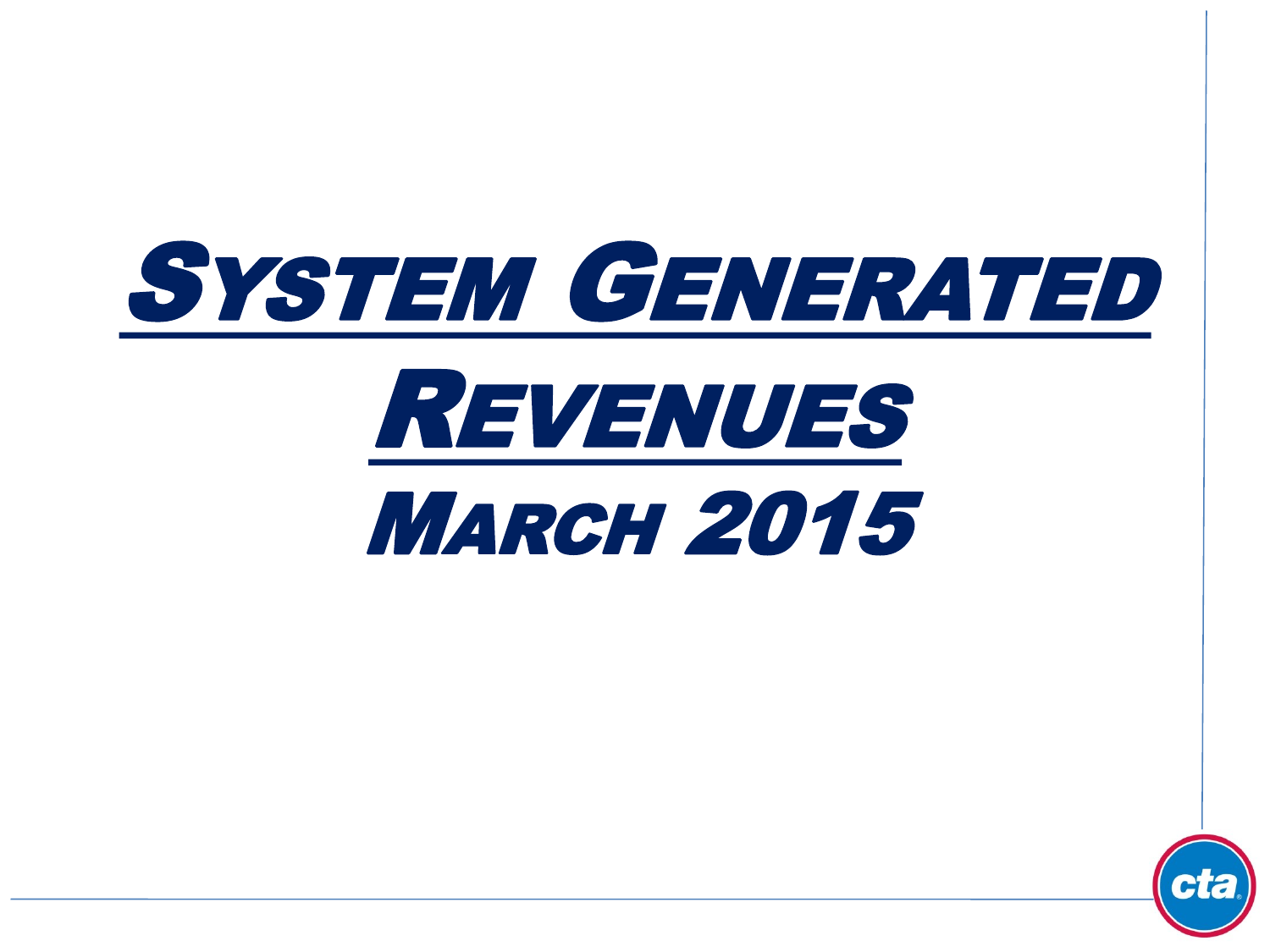## MARCH REVENUES: VARIANCE TO BUDGET

| <b>Dollars in Millions</b>    | <b>Actual</b><br><b>Mar 2015</b>            | <b>Variance</b><br><b>Variance</b><br>to<br>to<br><b>Budget</b><br><b>Mar 2014</b> |  |
|-------------------------------|---------------------------------------------|------------------------------------------------------------------------------------|--|
| Farebox                       | \$29.7M                                     |                                                                                    |  |
| Passes                        | \$18.9M                                     |                                                                                    |  |
| <b>Fare and Pass Total</b>    | \$48.6M                                     |                                                                                    |  |
| <b>Reduced Fare Subsidy</b>   | <b>\$0M</b>                                 |                                                                                    |  |
| Non-Farebox                   | \$5.6M                                      | 1.0M                                                                               |  |
| <b>Revenue Total</b>          | \$54.2M                                     |                                                                                    |  |
| <b>Average Fare (Dollars)</b> | \$1.09                                      |                                                                                    |  |
| <b>Free Rides</b>             | 6.1M                                        |                                                                                    |  |
|                               | Free Rides is 0.6M less than Mar 2014<br>CL |                                                                                    |  |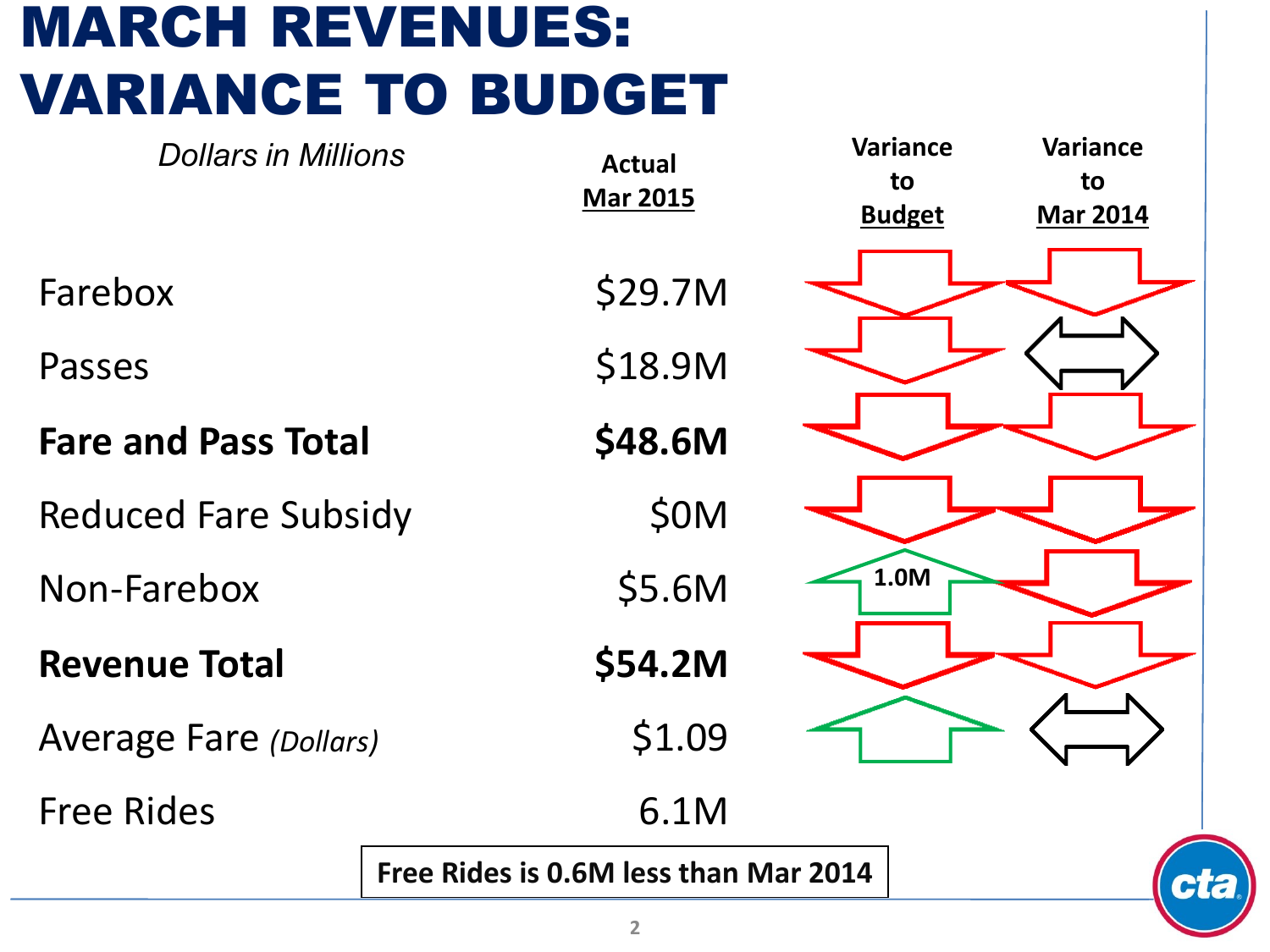## YEAR TO DATE REVENUES: VARIANCE TO BUDGET

| <b>Dollars in Millions</b>    | <b>Actual</b>                                   |          | <b>Variance</b><br>to | <b>Variance</b><br>to |
|-------------------------------|-------------------------------------------------|----------|-----------------------|-----------------------|
|                               | <b>Mar YTD</b>                                  |          | <b>Budget YTD</b>     | <b>2014 YTD</b>       |
| Farebox                       |                                                 | \$81.4M  |                       | 2.7M                  |
| Passes                        |                                                 | \$53.4M  |                       |                       |
| <b>Fare and Pass Total</b>    |                                                 | \$134.8M |                       | 1.6M                  |
| <b>Reduced Fare Subsidy</b>   |                                                 | \$4.7M   |                       | 1.1M                  |
| Non-Farebox                   |                                                 | \$15.4M  | 1.9M                  | 2.1M                  |
| <b>Revenue Total</b>          |                                                 | \$154.9M |                       | 2.6M                  |
| <b>Average Fare (Dollars)</b> |                                                 | \$1.10   |                       | \$0.01                |
| <b>Free Rides</b>             |                                                 | 16.1M    |                       |                       |
|                               | Free Rides is 1.8M less than Mar 2014 YTD<br>ct |          |                       |                       |
|                               |                                                 |          |                       |                       |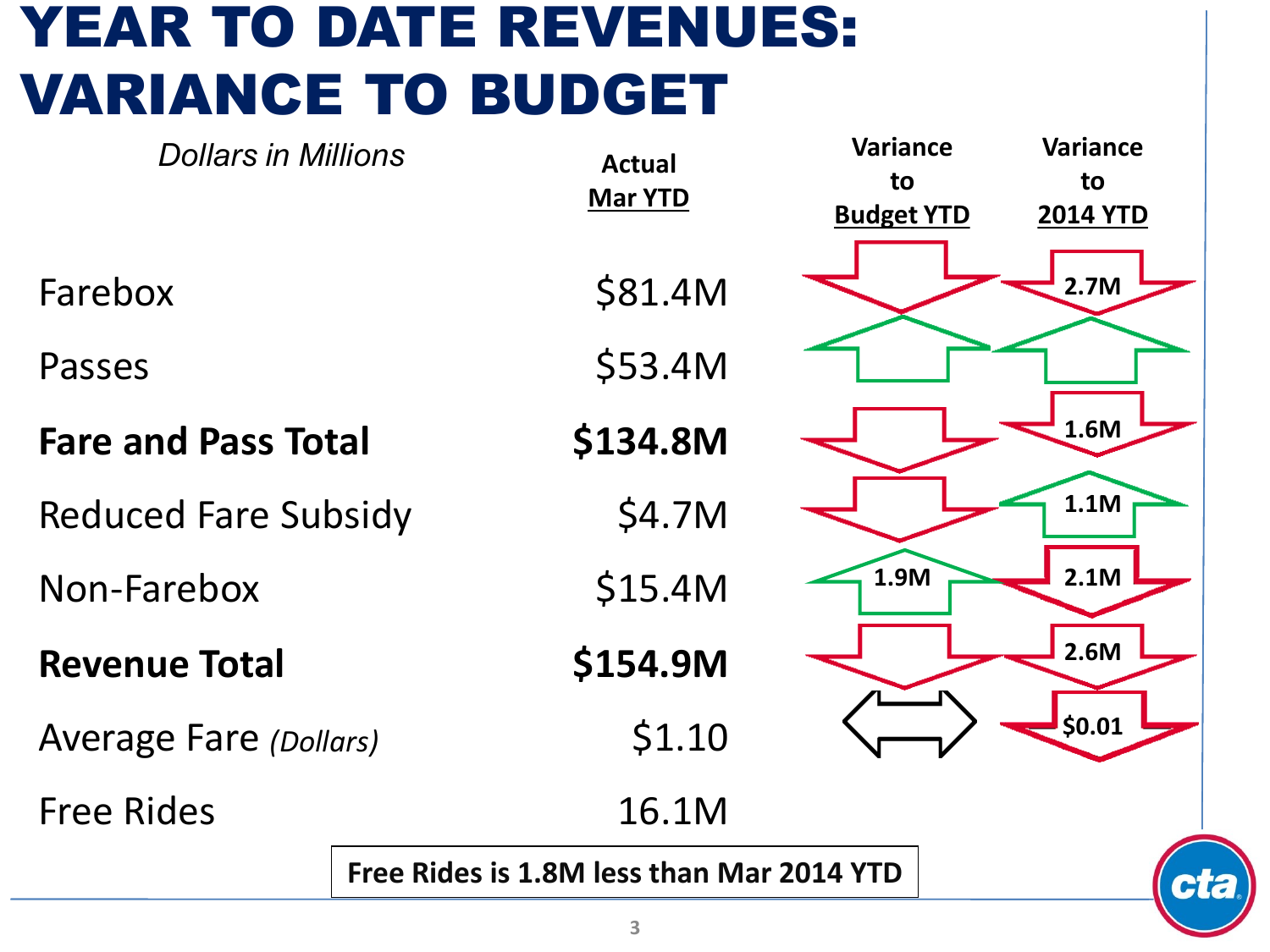

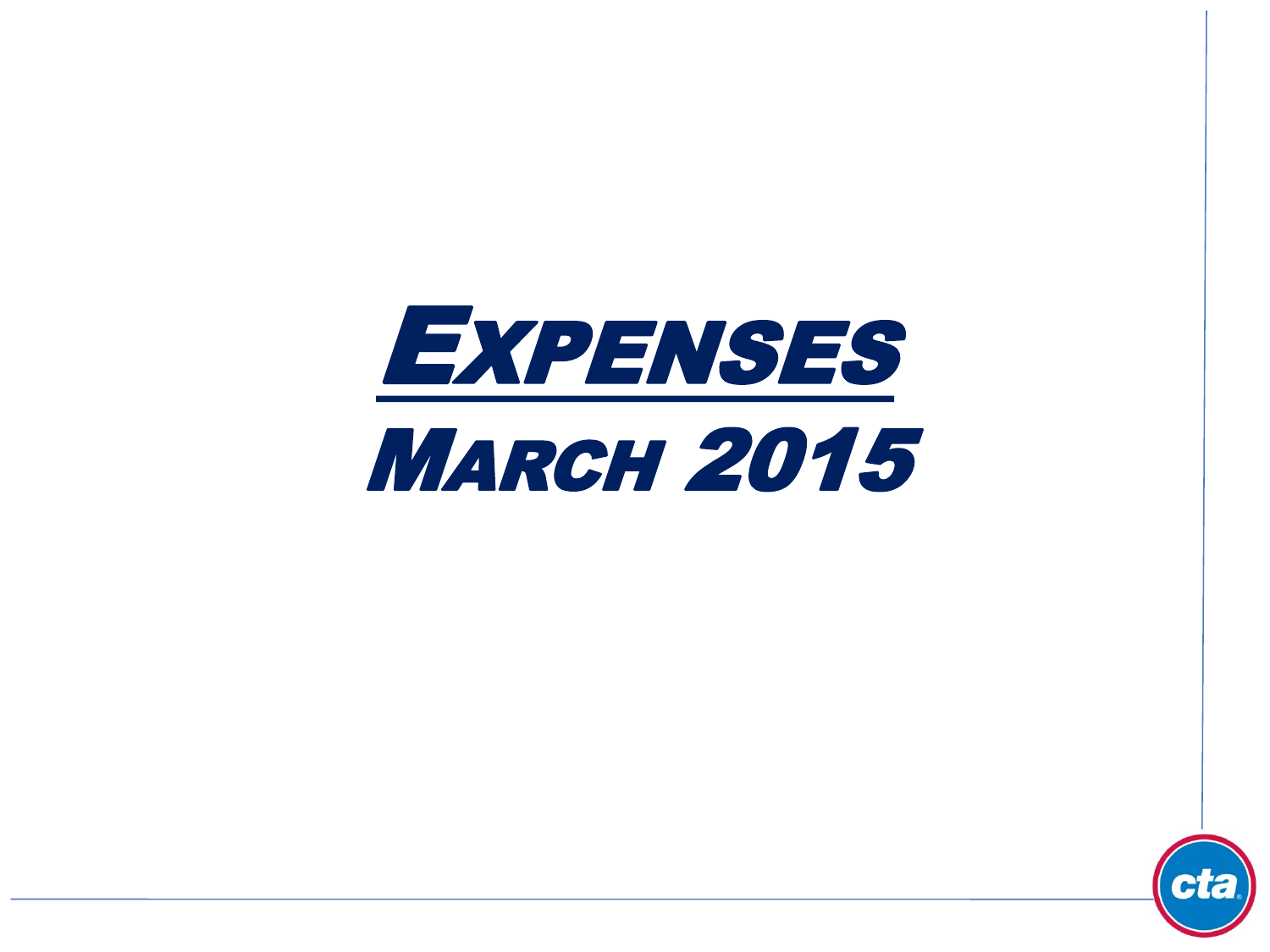## MARCH EXPENSES: VARIANCE TO BUDGET

*Dollars in Thousands*

| Category                                | <b>Actual</b><br><b>MAR 2015</b> | Favorable/<br>(Unfavorable)<br><b>Variance to</b><br><b>Budget</b> |
|-----------------------------------------|----------------------------------|--------------------------------------------------------------------|
| Labor                                   | 84,712                           | 2,091                                                              |
| <b>Material</b>                         | 6,680                            | (745)                                                              |
| <b>Fuel</b>                             | 4,514                            | 232                                                                |
| <b>Power</b>                            | 2,723                            | (50)                                                               |
| <b>Provision Injuries &amp; Damages</b> |                                  |                                                                    |
| <b>Purchase of Security Services</b>    | 1,167                            | 35                                                                 |
| <b>Other Expenses</b>                   | 24,186                           | (620)                                                              |
| <b>Total Operating Expenses</b>         | 123,982                          | 943                                                                |

**Other expenses consist of: Utilities, Advertising & Promotions, Travel & Meetings, Contractual Services, Leases & Rentals, Pension Obligation Bond, and General Expenses.**